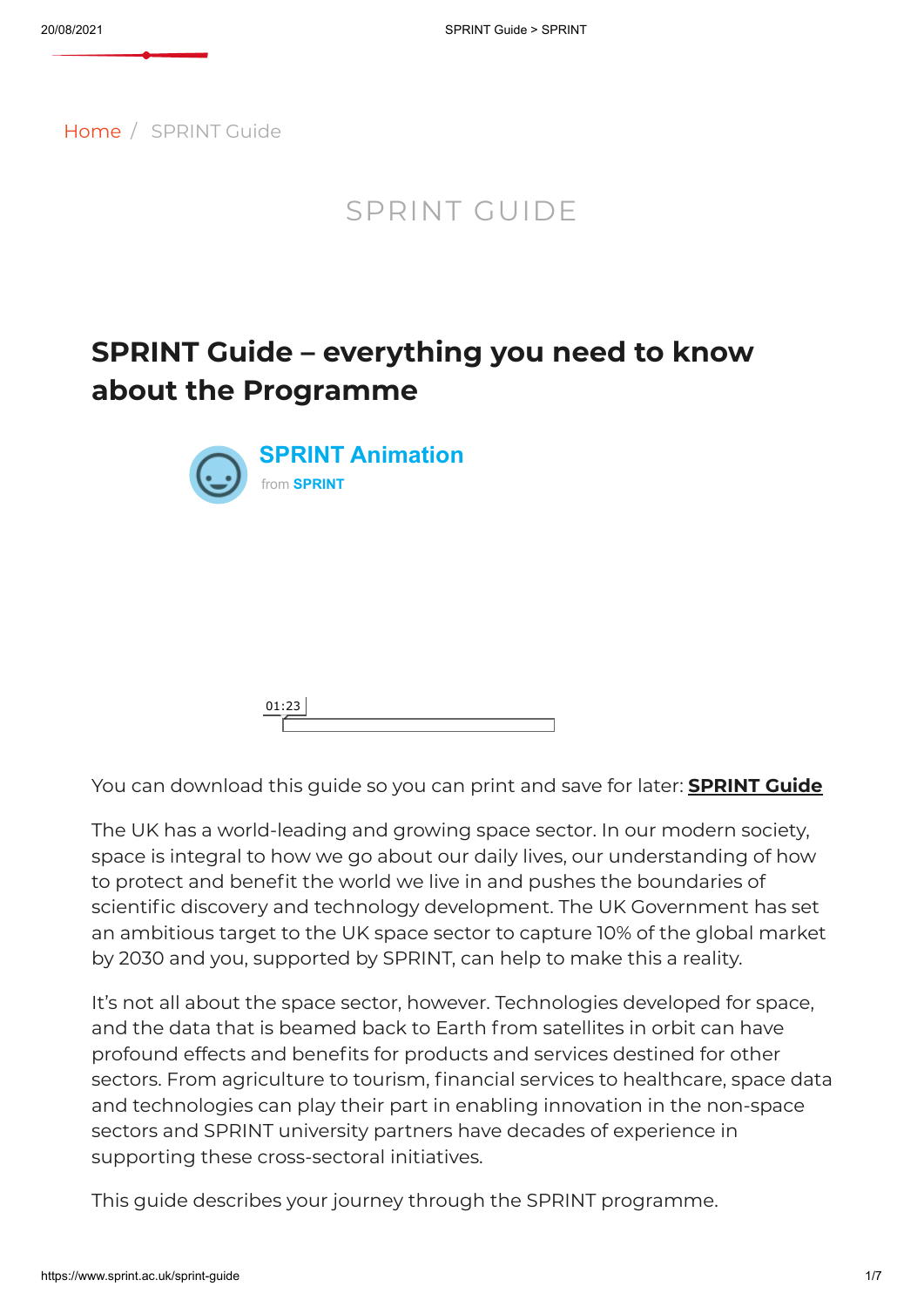

#### **ENGAGE – discover SPRINT and join the Network** -

At its heart, SPRINT is a network of universities, businesses, government agencies, business support organisations and the investment community all working towards the goal of growing the UK space sector, and economy as a whole, through the commercial exploitation of space data and technologies.

As you are here, you've already discovered SPRINT and it is free and easy for you to become part of the Network. Simply by providing your contact details [here](https://www.sprint.ac.uk/subscribe/) and joining our mail list you will receive monthly newsletters showcasing our latest news and features, informing you of up-coming events and workshops and highlighting some of the world-leading expertise and facilities that you can access through SPRINT.

You can also investigate this website at anytime for all your SPRINT information needs and follow us on social media via [Twitter](https://twitter.com/sprintforspace) and [LinkedIn](https://linkedin.com/company/sprintnetwork/) to keep up-to-date with all the latest.

# **IDENTIFY – SPRINT Innovation Advisers help SMEs identify business growth opportunities** -

Once you have joined the Network the next stage in your SPRINT journey is to find out how SPRINT can help your business. This is best achieved by getting on touch with one of our SPRINT Innovation Advisers.

#### **SPRINT Innovation Adviser**

Your SPRINT Innovation Adviser is your key liaison for accessing the benefits of SPRINT. They will spend some time with you to understand your business, its products and services, the market(s) it operates in and your business growth needs. Your SPRINT Innovation Adviser will assess this information and then, working with you, try to identify expertise and capabilities from across the SPRINT partner universities and wider network that could benefit your business growth needs. It does not matter which SPRINT Innovation Adviser you first speak to as they are trained to represent all the SPRINT university partners. SPRINT support may come from more than one SPRINT university partner and so you may be referred to an additional/alternative SPRINT Innovation Adviser at another SPRINT partner university depending on your business need and identified SPRINT-enabled solution(s).

Your SPRINT Innovation Adviser will also work with you, and their academic colleagues at the SPRINT university partner, to develop the idea of your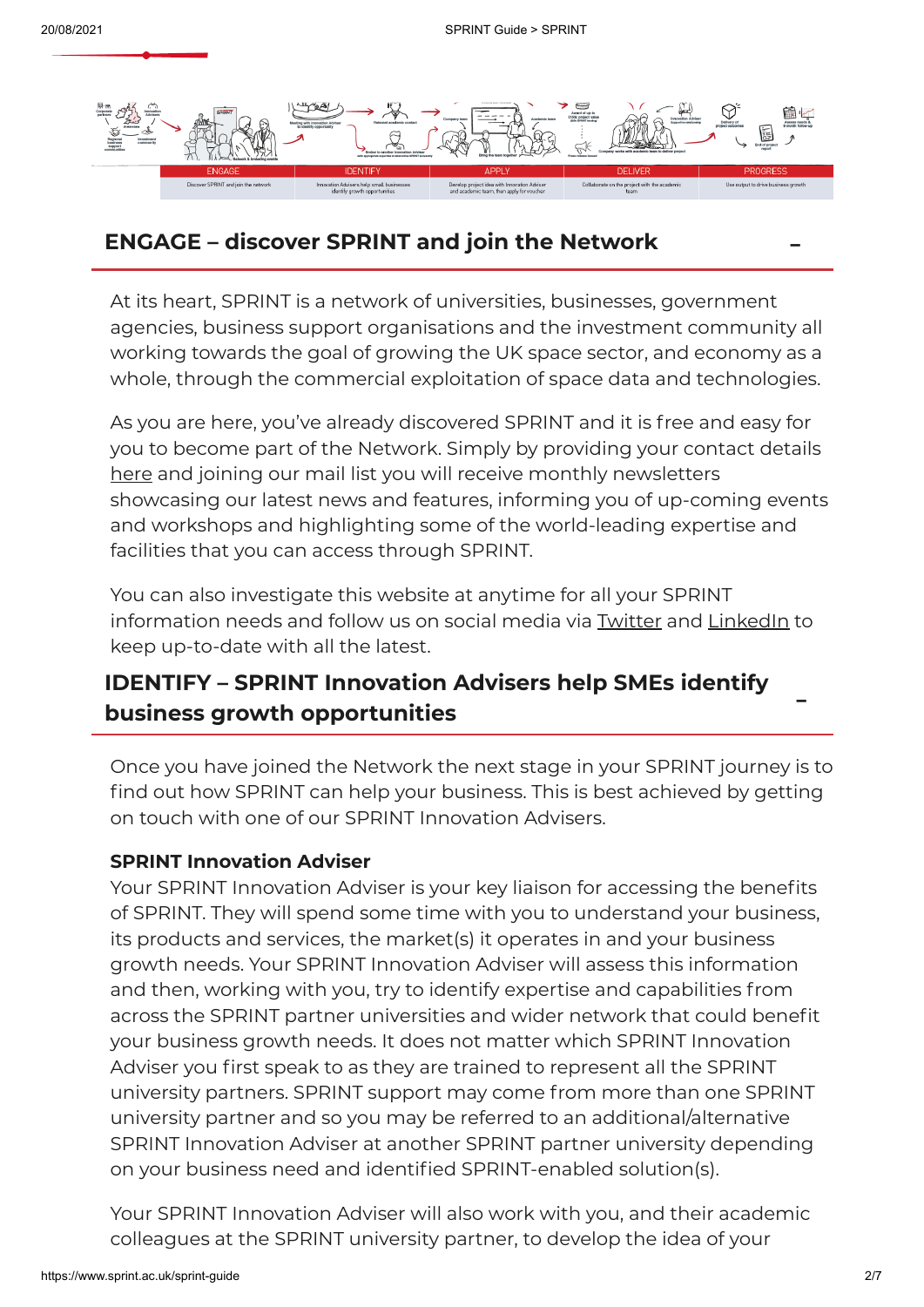## Separative project between your business and the collaborative project between your business  $\mathcal{L}(\mathcal{L})$

guide you though the application process to apply for a SPRINT collaborative project.

Find out more about our SPRINT Innovation Advisers [here](https://www.sprint.ac.uk/innovation-advisers/).

#### **Confidentiality and publicity**

We understand the need for confidentiality when discussing your developing technologies and business needs with your SPRINT Innovation Adviser. For your SPRINT Innovation Adviser to be able to identify the most appropriate form of SPRINT support however some non-confidential business information and personal information may be shared with the SPRINT Innovation Advisers at other SPRINT university partners, non-university partners and the SPRINT Management Team at the University of Leicester. If your engagement with the SPRINT Innovation Adviser and/or academic expert requires the sharing of confidential information then non-disclosure agreements (NDAs) can be put in place.

SPRINT is a publicly funded innovation programme and as such we have reporting obligations to our <u>[funders](https://www.sprint.ac.uk/about-us/)</u>, and a need to maintain a public presence. As a participant in the Programme your company should expect this to be public knowledge (and publishable).

Full details of what data we collect and how we use it can be found in our data protection privacy notice [here](https://www.sprint.ac.uk/privacy-policy/)**.**

If you have any queries on how we use the information you share with us, please direct them in the first instance to your SPRINT Innovation Adviser.

### **APPLY – develop project idea with SPRINT Innovation Adviser and academic and then apply for a SPRINT Funded** - **Collaborative Project**

When you have identified a way for you to collaborate with a SPRINT university partner on a collaborative project to support your business growth you can apply for a SPRINT [Innovation](https://www.sprint.ac.uk/innovation-vouchers/) Voucher or a Strategic [Commercialisation](https://www.sprint.ac.uk/strategic-commercialisation-partnerships/) Partnership to help fund the project. Your SPRINT Innovation Adviser will supply the necessary application form and guidance and will help you and the academic team from the SPRINT university partner to complete and submit the form.

#### **Intellectual Property**

SPRINT has been designed to support activities that leads to business growth in the UK. Intellectual Property, its development and its commercial exploitation is an important factor in achieving this. Due to the breadth and diversity of the SPRINT capability portfolio and company business need, the consideration of Intellectual Property rights arising from collaborative projects funded by SPRINT Innovation Vouchers is on a project-by-project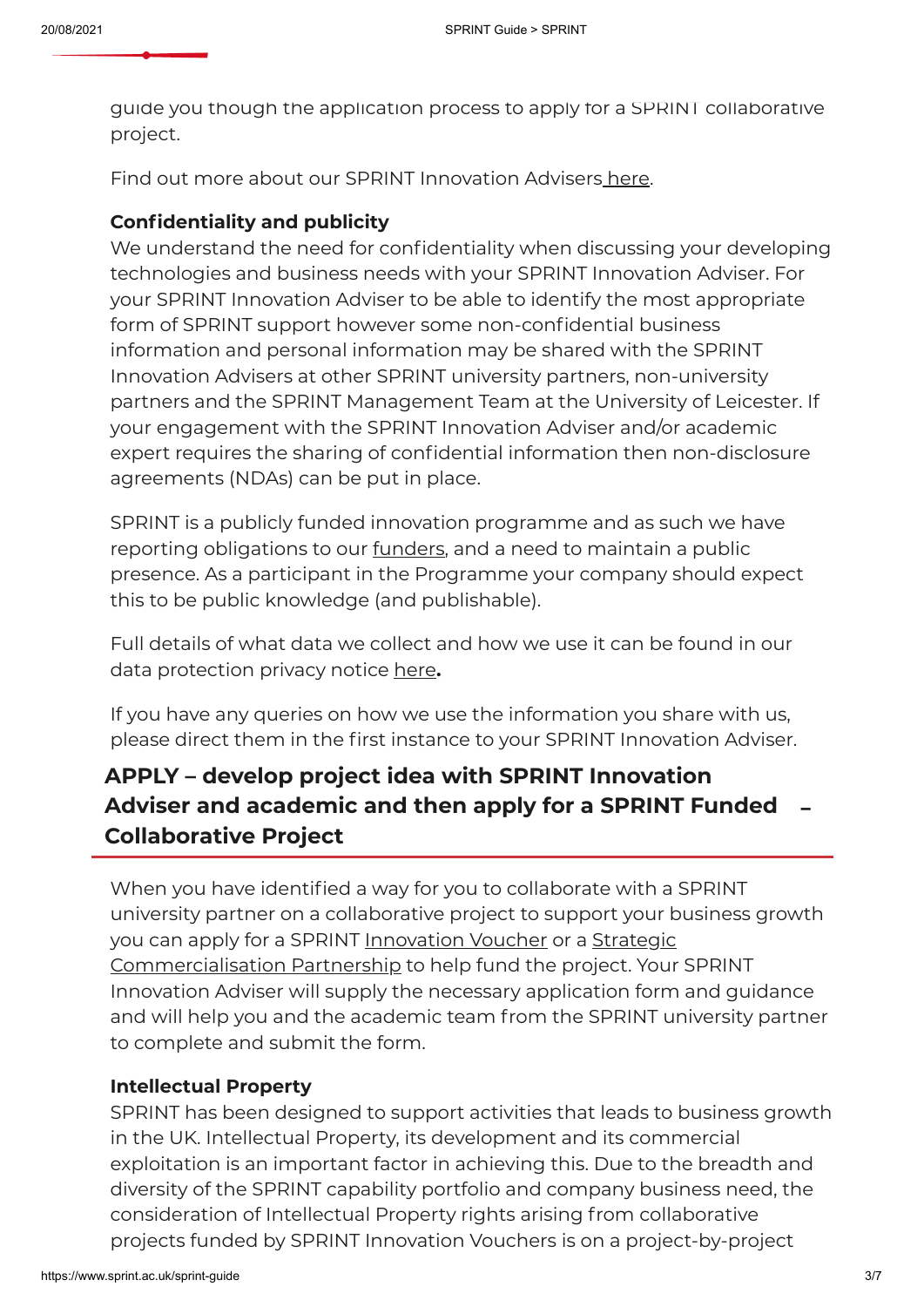

It is advised that you discuss and agree early on with your SPRINT Innovation Adviser any Intellectual Property considerations prior to submitting an application for a SPRINT Innovation Voucher or a Strategic Commercialisation Partnership.

#### **Subsidy Control**

SPRINT supports UK businesses to invest in research, development and innovation through collaboration with SPRINT university partners. Some of the support we provide operates under the UK's subsidy control regulations.

SPRINT collaborative projects are awarded under the de minimis subsidy control regulations of the EU-UK Trade Cooperation Agreement. Under these regulations, companies cannot accept subsidies totalling more than 325,000 SDR (the current value is £333,000) in any rolling 3 yr. period. The Special Drawing Rights (SDR) value can vary and that the latest SDR rate can be found here:

#### [https://www.imf.org/external/np/fin/data/rms\\_five.aspx](https://eur03.safelinks.protection.outlook.com/?url=https%3A%2F%2Fwww.imf.org%2Fexternal%2Fnp%2Ffin%2Fdata%2Frms_five.aspx&data=04%7C01%7Clf107%40leicester.ac.uk%7C0a751f17f70943175e9808d95e707b23%7Caebecd6a31d44b0195ce8274afe853d9%7C0%7C0%7C637644659453130535%7CUnknown%7CTWFpbGZsb3d8eyJWIjoiMC4wLjAwMDAiLCJQIjoiV2luMzIiLCJBTiI6Ik1haWwiLCJXVCI6Mn0%3D%7C1000&sdata=SqQDrwYwfwD1igCfVnfEatPzrjOaYlb%2BURAeDxsESJs%3D&reserved=0)

Applicants can find more information on the .gov.uk website. The relevant links are:

#### [https://www.gov.uk/government/collections/subsidy-control-bill](https://eur03.safelinks.protection.outlook.com/?url=https%3A%2F%2Fwww.gov.uk%2Fgovernment%2Fcollections%2Fsubsidy-control-bill&data=04%7C01%7Clf107%40leicester.ac.uk%7C65ce2c07f57048f570f908d95d7750e2%7Caebecd6a31d44b0195ce8274afe853d9%7C0%7C0%7C637643589302325702%7CUnknown%7CTWFpbGZsb3d8eyJWIjoiMC4wLjAwMDAiLCJQIjoiV2luMzIiLCJBTiI6Ik1haWwiLCJXVCI6Mn0%3D%7C1000&sdata=Xzo7FKBc1aFJOIQpKOGdt4bL3%2FAVTbX78gguI9myiZk%3D&reserved=0)

#### Guidance on the UK's international subsidy control [commitments](https://eur03.safelinks.protection.outlook.com/?url=https%3A%2F%2Fwww.gov.uk%2Fgovernment%2Fpublications%2Fcomplying-with-the-uks-international-obligations-on-subsidy-control-guidance-for-public-authorities%2Ftechnical-guidance-on-the-uks-international-subsidy-control-commitments%23fn%3A7&data=04%7C01%7Clf107%40leicester.ac.uk%7C65ce2c07f57048f570f908d95d7750e2%7Caebecd6a31d44b0195ce8274afe853d9%7C0%7C0%7C637643589302335661%7CUnknown%7CTWFpbGZsb3d8eyJWIjoiMC4wLjAwMDAiLCJQIjoiV2luMzIiLCJBTiI6Ik1haWwiLCJXVCI6Mn0%3D%7C1000&sdata=1Y6%2FTWSeVbStd3y6zTKI%2F5JkvYuDGkD2BK%2BsvMJD87I%3D&reserved=0) – GOV.UK (www.gov.uk)

It is the responsibility of the applicant to accurately declare all relevant previous funding received under de minimis regulations as part of the application process.

#### **What happens after you have submitted your application?**

Applications are submitted for review by your SPRINT Innovation Adviser. From time-to-time SPRINT reserves the right to change these deadlines, your SPRINT Innovation Adviser will inform you of this should it occur.

#### **How your application is assessed?**

After the deadline, applications will be sent for assessment. All applications are assessed on individual merit and are assessed against the same set of scoring criteria. Your application is reviewed and assessed by a panel of **SPRINT** [Innovation](https://www.sprint.ac.uk/innovation-advisers/) Advisers and independent advisers. Once your application has been assessed, you will be informed of the final decision by your SPRINT Innovation Adviser, normally within 3 weeks of application.

#### **What happens if you are successful?**

If your application is successful then you will need to enter into the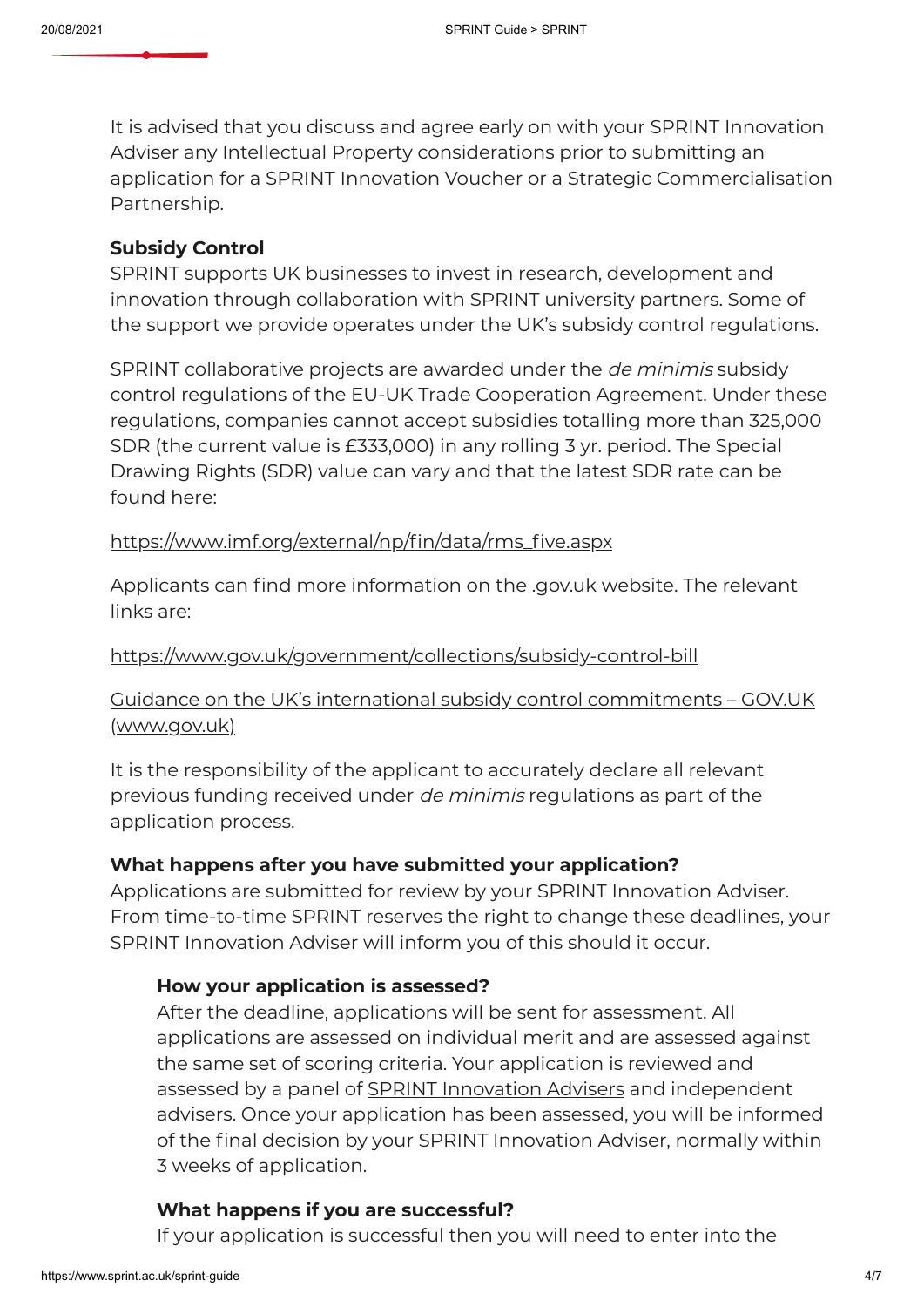[SPRINT](https://www.sprint.ac.uk/) Collaboration Agreement directly with the (lead) SPRINT Collaboration Agreement directly with the (lead

Adviser will facilitate this and you should expect, and aim, to enter into this Agreement within one month of receiving notification of the success of your application.

Once the Agreement is signed, SPRINT will seek to make a public announcement about the commencement of the project. This will either take the form of the 'public description of the project' supplied in the application via social media and the SPRINT website or a more considered press release written by the SPRINT communications team. The latter option is by agreement with the company and the SPRINT university partner, both having full editorial and approval oversight.

#### **What happens if you are unsuccessful?**

We appreciate the time and effort you will have put into your application and understand the frustration if your application is unsuccessful. We will however provide constructive feedback on your application and suggestions for you to consider how your application could be enhanced.

# **DELIVER – collaborate on the project with the academic team** -

Once the SPRINT Collaboration Agreement is in place then you are free to commence the project with your SPRINT university partner and should do so following the project schedule set out in the Agreement. The project lead from the SPRINT university partner will be expected to complete a brief monthly progress report to help your SPRINT Innovation Adviser monitor the progress of the project. Any challenges, and successes, encountered should be reported to your SPRINT Innovation Adviser.

#### **Publicity**

Once the funding is awarded you will be expected support communications activity publicising the award, however we try to make this as easy and quick as possible. You will be contacted by the SPRINT communication lead who, following a short telephone conversation with yourself, will write a press release about the project. This will then be reviewed and approved by yourself and the partner university prior to going public. Examples of this activity for other SPRINT projects can be found [here.](https://www.sprint.ac.uk/news-stories)

#### **At the end of the project**

At the end of the project you will receive the outputs from the work done by the academic team. You will also be asked to sign the 'SPRINT Project [Completion](https://www.sprint.ac.uk/wp-content/uploads/2020/03/SPRINT-Activity-Project-Completion-Form-v2.docx) Form' – which confirms you have received the outputs of the project and confirms the contributions made to the project by the company.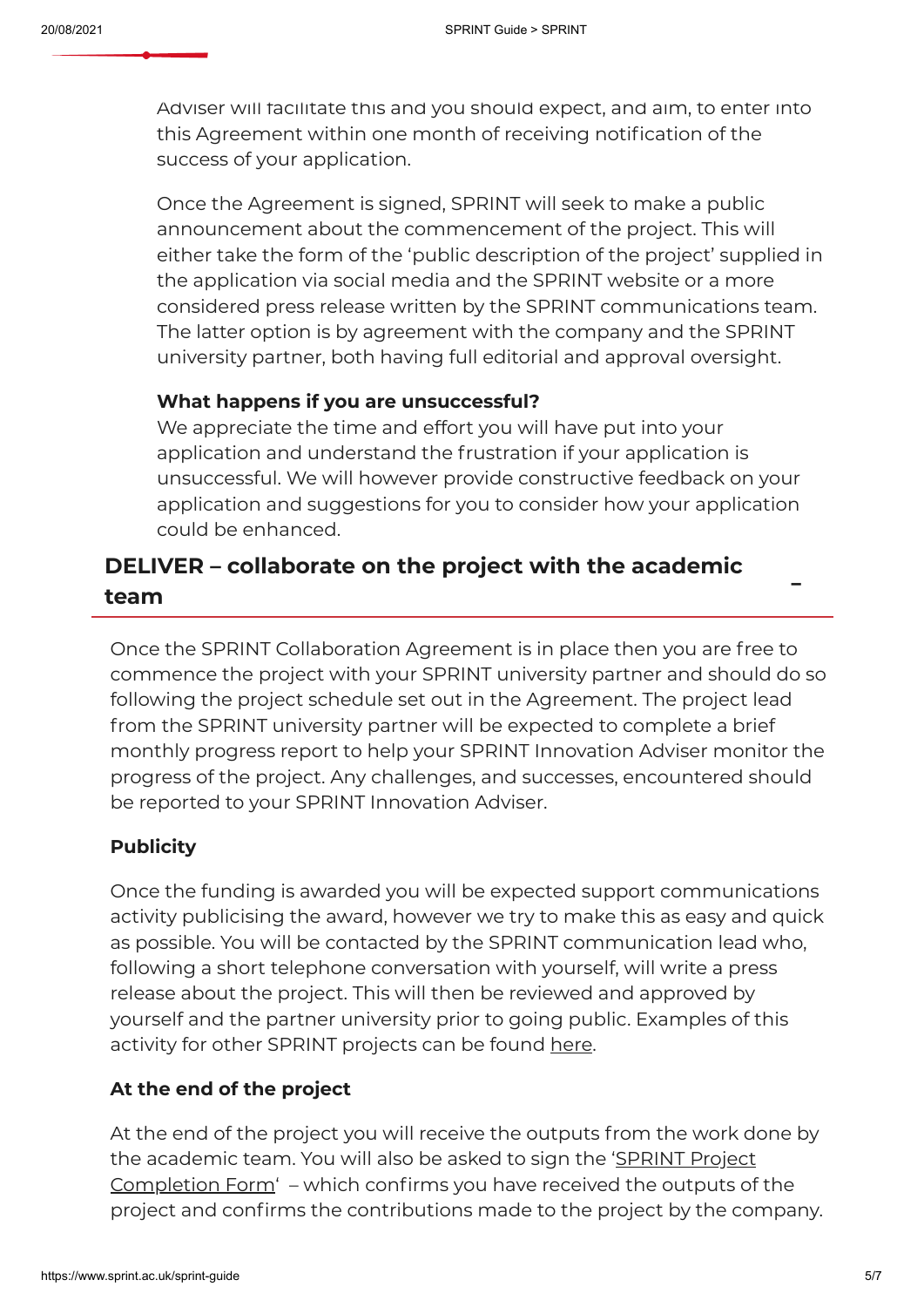

#### **PROGRESS – use output to drive business growth** -

We hope that your SPRINT collaborative project with your SPRINT university partner helps to accelerate the development of your new products and services. But that's not the end of the journey. Remaining in the Network will ensure that SPRINT can continue to signpost you to the support you need to further develop you business and launch new products and services to market. This could be in the form of grant funding from UK and European agencies or examining investment opportunities. Through your Innovation Adviser we'll remain in periodic contact to monitor your business progress and offer support. The SPRINT communication lead will also remain in contact with you to support the development of a case study on the project and capture details about the (hopefully) positive impact the collaboration is making on your business growth. Examples of this activity for other SPRINT projects can be found [here](https://www.sprint.ac.uk/case-studies).

#### **SPRINT – JOIN US [NOW](https://www.sprint.ac.uk/subscribe/) AND TRANSFORM YOUR BUSINESS GROWTH THROUGH SPACE**

**Keep up to date with the latest SPRINT news and events with our monthly newsletter**

[SUBSCRIBE](https://www.sprint.ac.uk/subscribe)

#### **Let us know how we can help you.**

[CONTACT](https://www.sprint.ac.uk/contact-us?contact_referrer=11) US



\_

\_